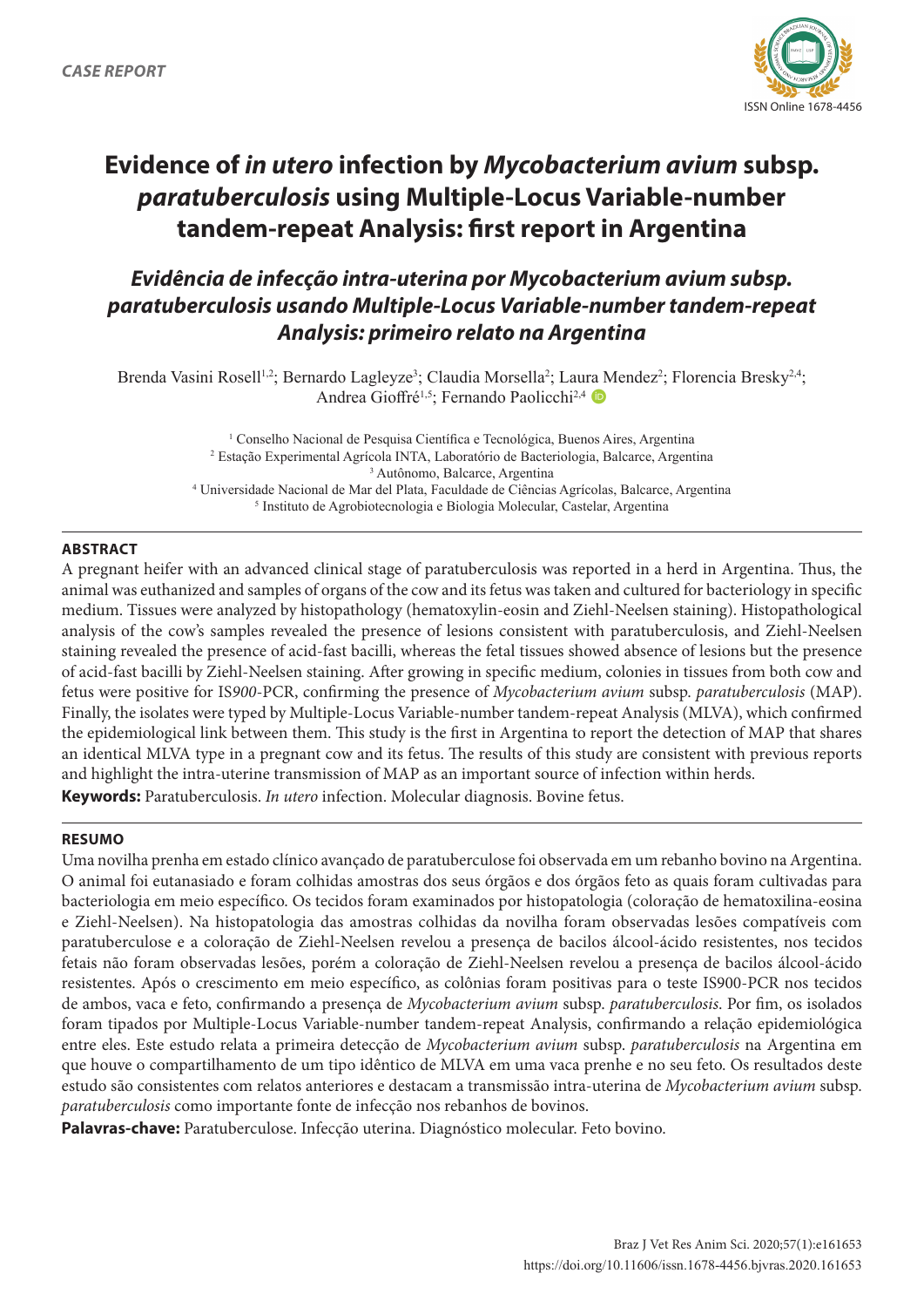**Correspondence to:** Fernando Paolicchi Estação Experimental Agrícola INTA, Laboratório de Bacteriologia Ruta 226, km 73,5, CP 7620 Balcarce, Buenos Aires, Argentina e-mail: paolicchi.fernando@inta.gob.ar

Received: September 01, 2019 Approved: January 15, 2020

**How to cite:** Vasini Rosell B, Lagleyze B, Morsella C, Mendez L, Bresky F, Gioffré A, Paolicchi F. Evidence of *in utero* infection by *Mycobacterium avium* subsp. *paratuberculosis* using Multiple-Locus Variable-number tandem-repeat Analysis: first report in Argentina. Braz J Vet Res Anim Sci. 2020;57(1):e161653. https://doi.org/10.11606/issn.1678-4456.bjvras.2020.161653

Johne's disease or bovine paratuberculosis (PTBC) is an enteric disease caused by the intracellular bacterium *Mycobacterium avium* subsp. *paratuberculosis* (MAP) (Salem et al., 2013). In Argentina, with one of the largest herds worldwide (Espeschit et al., 2017), Johne's disease represents a main problem of great importance. Furthermore, there is no control program to reduce the impacts of the disease (Whittington et al., 2019). Although there is no current data of the economic loses that this disease cause in the country, an estimated loss of 28 million dollars for beef and dairy cattle, was reported in the Salado basin, placed in Buenos Aires province, a region with high prevalence of PTBC (Traversa et al., 2005).

The main difficulty in controlling PTBC disease is its long incubation time followed by an intermittent shedding of the bacterium to the environment (Espejo et al., 2012; Koets et al., 2015). The most common mode of transmission is the postnatal fecal-oral transmission (Soto et al., 2002) because calves are especially susceptible in the first months of life until the first year (Sweeney, 2011). Nevertheless, other modes of transmission, including *in utero* infection, were earlier identified (Sweeney, 1996). The first report dates from 1929 in Germany, when acid-alcohol-resistant forms were described in the blood, liver, and other fetal tissues from an unborn fetus that belonged to a cow clinically affected with PTBC (Alexejeff-Goloff, 1929). Since then, several studies have confirmed that calves born to MAP-seropositive cows are 6.6 times more likely to be seropositive than calves born to MAP-seronegative cows (Aly & Thurmond, 2005). A previous meta-analysis study estimated that 9% of fetuses born to subclinically infected dams and 39% of clinically affected dams are *in utero* infected with MAP, thus representing a major risk factor to the maintenance of the infection within herds (Whittington & Windsor, 2009).

In order to confirm *in utero* infection, molecular analysis seems to be the most suitable method, as it provides consistent information about the infectious strain. Despite the fact that whole genome sequencing provides an extreme discrimination between strains, its cost prevents routine use in developing countries. Multiple-Locus Variable-number tandem-repeat Analysis (MLVA) (Thibault et al., 2007) is one of the most used method worldwide for MAP genotyping (Fawzy et al., 2016), due to its relative simplicity, low economic cost and the possibility to compare results with other studies by using the online database (MAC-INMV-SSR Database, 2019).

Thus, the aim of this work was to confirm a case of *in utero* infection of PTBC by tissue and fecal culture and subsequent molecular subtyping to characterize all the MAP isolates.

A herd of Aberdeen Angus beef cattle located in Buenos Aires province, Argentina, with a high prevalence of PTBC in heifers and cows, was tested by ELISA and fecal culture. From 2001 to 2012, PPA-ELISA testing was performed as screening to establish the measures to reduce the impact of the disease in the herd. During that period of monitoring and control, the seroprevalence was reduced from 7.17% to 1.02%. However, due to different reasons, the owner decided to interrupt the monitoring program and, two years later, new clinical cases were reported in the herd. A pregnant heifer (6-8 months of pregnancy) with an advanced clinical stage of the disease with progressive weight loss, submandibular edema, diarrhea and pronounced physical weakness was selected from this herd to be studied. The poor prognosis suggested the euthanasia of the animal, which was performed in accordance with the recommendations of the National Council of Animal Experimentation Control. The animal was identified as #907-K32.

Serum and fecal samples were obtained before euthanasia to perform an *in house* indirect ELISA (iELISA) (Paolicchi et al., 2003) and bacteriological analysis, respectively.

According to the iELISA based on the PPA antigen (Allied Monitor, France), the serum samples were classified as seronegative when the absorbance index  $(AI) \leq 1.5$ , seropositive for  $AI \geq 2.1$  or not-conclusive for AI between 1.6 and 2.0.

At necropsy, sterile samples of ileocecal valve, mesenteric lymph nodes and large intestine were taken for bacterial isolation in Herrold's egg yolk medium supplemented with mycobatin J (HEYM) (Paolicchi et al., 2003) and further IS*900*-PCR. A tissue section was fixed in 10% buffered formalin for histopathological analysis. The uterus was sent to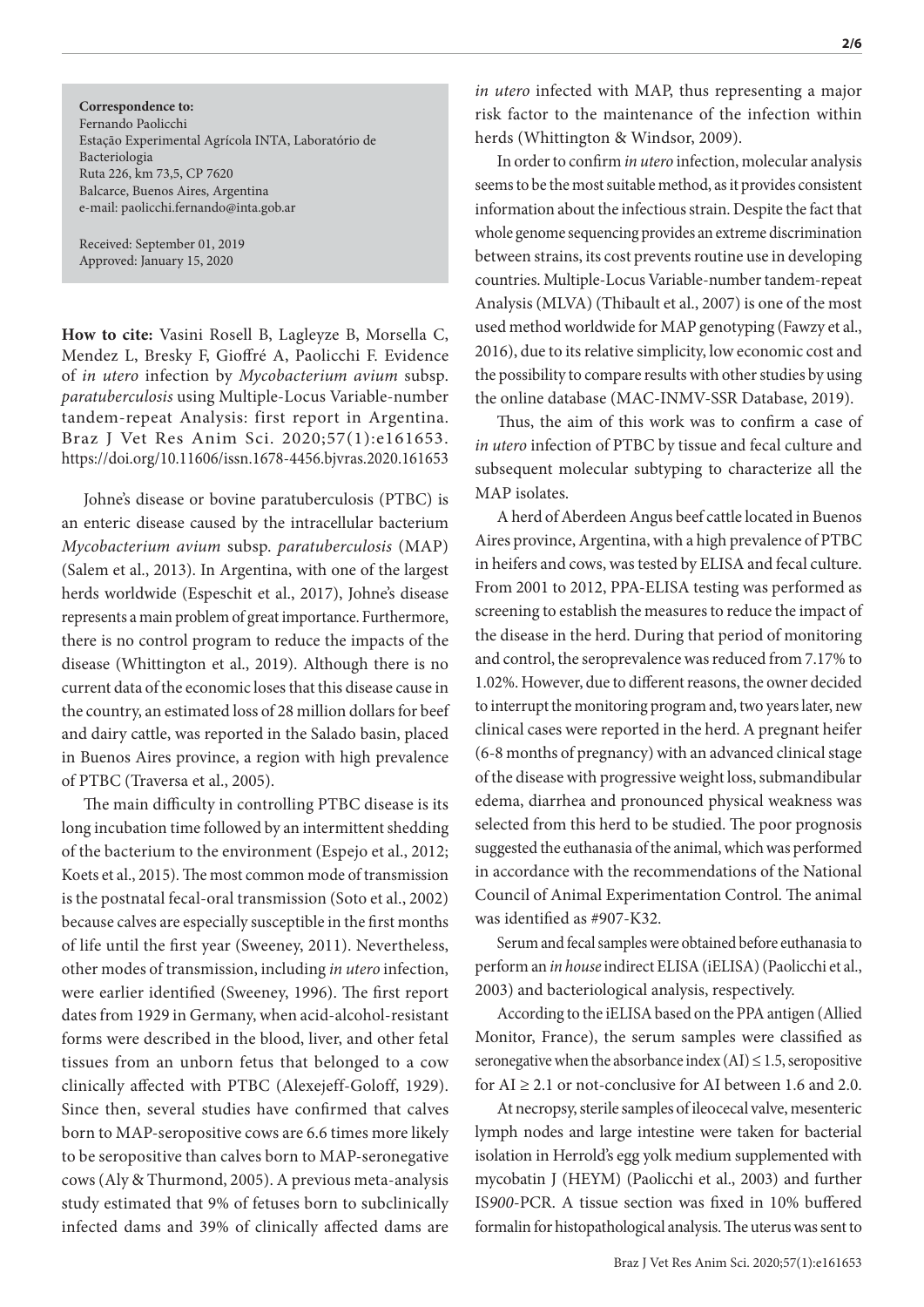the laboratory to perform pathological studies and the fetus was taken aseptically under biosecurity conditions. Tissue samples from intestine, mesenteric lymph node, liver, kidney and lung, and body fluids were taken for bacterial isolation and histopathological analysis using hematoxylin-eosin stain (HE) combined with Ziehl-Neelsen stain (ZN) to detect acid fast bacilli. The gestational age of the fetus was estimated  $(6$  months). The fetus was identified as #907-K37.

After approximately 90 days of culture, a loopful was taken and genomic DNA was obtained using spin columns (Qiagen DNeasy® Blood & Tissue kit, Germany) and then were tested by IS*900*-PCR (Collins et al., 1993). The products were resolved by electrophoresis in 1% agarose gel. The isolates were typed by Multiple-Locus Variable-number tandem-repeat Analysis (MLVA). For this purpose, eight different MIRU-VNTR markers were typed as described by Thibault et al. (2007) and designated VNTR292, MIRUX3, VNTR25, VNTR47, VNTR3, VNTR7, VNTR10 and VNTR32. The primers and PCR conditions were as suggested by Thibault et al. (2007) with minor modifications: the annealing temperature for locus 47 was decreased in 1 °C during the first 10 cycles from 69 °C to 59 °C and then set at 64 °C for 35 cycles, whereas the annealing temperature for locus 292 was decreased in 2 °C and set at 56 °C.

The PCR products were resolved by 3.5% agarose gel electrophoresis and the product size was estimated using a 100-bp DNA marker (INBIO Highway, Argentina) and a 50-bp DNA marker (Promega, USA) depending on the size of the expected product. In order to determine the numerical profile of each strain, we used the INRA-Nouzilly MIRU-VNTR (INMV) database from the National Institute of Agronomic Research (INRA), France. DNA from the reference strain MAP ATCC 19698 (INMV 2) and DNA from the local strain 01/861-F64 (INMV 1) were included as controls.

The macroscopic observation of organs from the cow showed granulomatous enteritis and enlarged edematous lymph nodes. Thickening of the small intestine wall, inflammation of the lymphatic vessels and a typical brain aspect were also observed, confirming the pathognomonic lesions of the disease. The histological study confirmed granulomatous lymphadenitis and granulomatous diffuse enteritis with presence of giant cells, lymphocyte cells and mononuclear inflammatory infiltrate (Figure 1). Finally, this was confirmed by the isolation of MAP in culture from these tissues and feces after 90 days of culture. Tissue samples from the fetus were also positive. The iELISA result was not conclusive (AI: 1.9).

Regarding the fetus, although tissues showed absence of macroscopic lesions, the presence of acid fast bacilli was later revealed in the intestine and mesenteric lymph nodes by positive Ziehl-Neelsen staining of tissue samples. Lymph nodes cultures were also positive after 90 days of growth.

IS*900*-PCR confirmed the isolates from both cow and fetus as MAP. Further molecular analysis involving the MLVA typing method confirmed that both isolates shared the same pattern, called INMV 1 (Figure 2). This pattern appears to be the most frequent in Argentina according to some authors (Gioffré et al., 2015; Imperiale et al., 2017) and our own research over 90 MAP isolates (data not published).

In recent years, PTBC has generated great interest because of its increasing worldwide prevalence, especially among dairy cattle which is the most affected, leading to severe economic losses and even health concerns for the rural workers since MAP has been associated to Crohn´s disease in humans (García & Shalloo, 2015; McNees et al., 2015). The gold standard technique to diagnose PTBC is the culture of the bacterium in specific media, usually from a sample of feces. However, at early stages of the disease, this may be unreliable. The detection of MAP in feces, milk or tissues to detect and



Figure 1 – Histopathological findings in cow #907-K32. Diffuse granulomatous enteritis with the presence of giant cells, lymphocyte cells and mononuclear inflammatory infiltrate. H/E, 100X.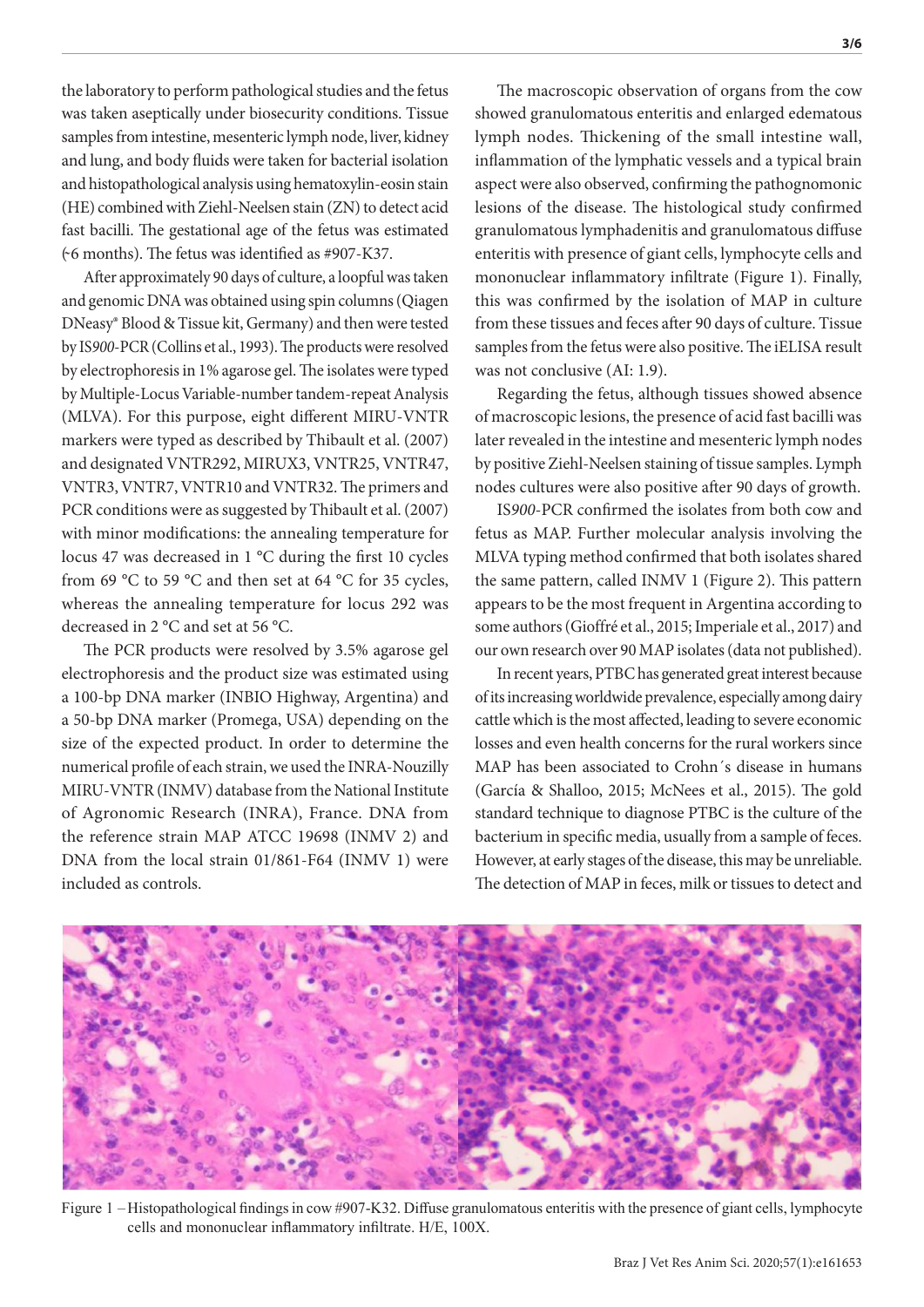

Figure 2 – 3.5% agarose gel corresponding to MAP strains to the cow (A) and the fetus studied (B).

remove infected animals has an economic impact on the dairy industry and could have great impact on food safety.

The genus *Mycobacterium* develops complex mechanisms of interaction with the host and generally has more than one mechanism of transmission among animals (Manning, 2001). While the fecal-oral path is the most common and accepted mechanism of transmission, other pathways such as *in utero* infection may be a limiting factor to eradicate. Infected newborns are not easily diagnosed and, as a consequence, are not eliminated in time (Whittington & Windsor, 2009).

Several studies have demonstrated that between 20% and 40% of fetal infection occurs in fetuses born to mothers clinically affected with PTBC (Belo-Reis et al., 2016; Sweeney et al., 1992). Seitz et al. (1989) reported that 26.4% of newborn calves from PTCB-positive pregnant cows have a risk of fetal infection. The detection of MAP DNA by PCR in fetal fluids and various fetal tissues supports the concept of Johne's disease as a disseminated infectious disease (Buergelt & Williams, 2003). and should draw attention to avenues of transmission other than the traditional fecal-oral pathway. However, according to the same study and in agreement with our results, the fetal histological lesions seems to be non-specific.

The fetal abomasum content is a common sample to take at necropsy to test for several pathogens. Nevertheless, in the present study, the clinical sample that allowed us to detect

the presence of MAP in the fetus was the fetal mesenteric lymph node and intestine, which is in accordance with the tropism of the bacterium in the adult host.

Our findings represent the first description of *in utero* infection of PTBC in Argentina, confirmed by the isolation of the same strain of MAP by application of MLVA. This study also represents a relevant episode that highlights the importance of a correct diagnosis and the subsequent elimination of positive cows from the herd, avoiding the permanence of carrier animals that may transmit the disease to other animals and to their offspring. This study also proves the importance of molecular-based identification and typing of MAP to confirm PTBC diagnosis and the genomic relation between two or more isolates, which represents an important tool in epidemiological studies.

#### **Conflict of Interest**

The authors state that they have no conflicts of interest to declare.

#### **Ethics Statement**

The ethics and animal welfare statutes were fulfilled.

#### **Acknowledgements**

None.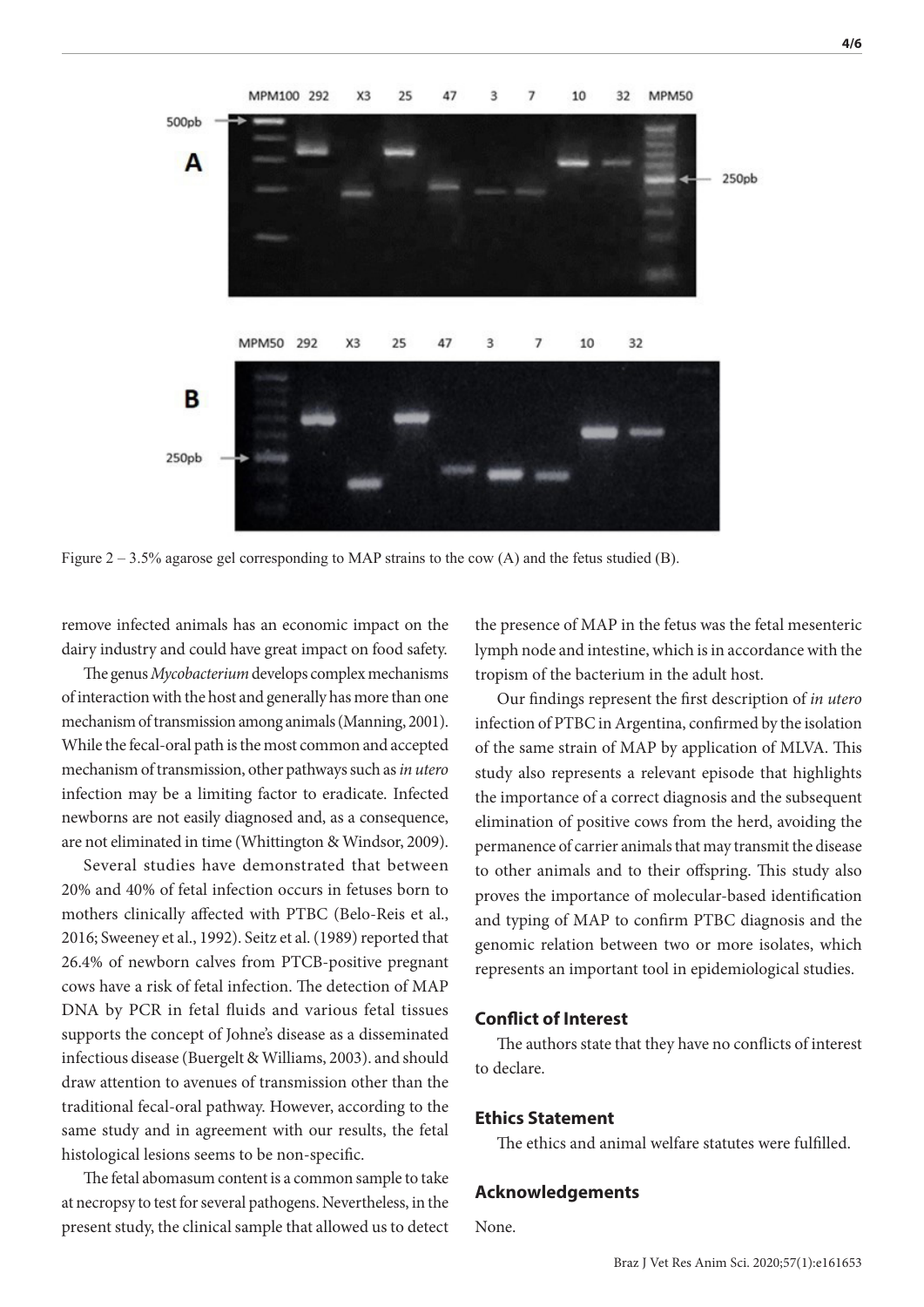### **References**

Alexejeff-Goloff NA. Zur frage der pathogenese und bazillenausscheidung bei Rinderparatuberkulose. Zeitschr Infekt Haus. 1929;36:313-7.

Aly SS, Thurmond MC. Evaluation of *Mycobacterium avium* subsp. *paratuberculosis* infection of dairy cows attributable to infection status of the dam. J Am Vet Med Assoc. 2005;227(3):450-4. [http://dx.doi.org/10.2460/](https://doi.org/10.2460/javma.2005.227.450) [javma.2005.227.450](https://doi.org/10.2460/javma.2005.227.450). [PMid:16121613.](https://www.ncbi.nlm.nih.gov/entrez/query.fcgi?cmd=Retrieve&db=PubMed&list_uids=16121613&dopt=Abstract)

Belo-Reis AS, Salvarani FM, Brito MF, Fonseca AA, Silva NS, Silveira JAS, Barbosa JD. Intrauterine Infection by *Mycobacterium avium* subsp. *paratuberculosis* in buffalo (*Bubalus bubalis*). J Vet Sci Med Diagn. 2016;5(1):2-6.

Buergelt C, Williams E. In utero infection of pregnant cattle by *Mycobacterium avium* subsp. *paratuberculosis* detected by nested polymerase chain reaction. Int J Appl Res Vet Med. 2003;1:279-84.

Collins DM, Stephens DM, De Lisle GW. Comparison of polymerase chain reaction tests and faecal culture for detecting *Mycobacterium paratuberculosis* in bovine faeces. Vet Microbiol. 1993;36(3-4):289-99. [http://dx.doi.](https://doi.org/10.1016/0378-1135(93)90095-O) [org/10.1016/0378-1135\(93\)90095-O](https://doi.org/10.1016/0378-1135(93)90095-O). [PMid:7794290.](https://www.ncbi.nlm.nih.gov/entrez/query.fcgi?cmd=Retrieve&db=PubMed&list_uids=7794290&dopt=Abstract)

Espejo LA, Godden S, Hartmann WL, Wells SJ. Reduction in incidence of Johne's disease associated with implementation of a disease control program in Minnesota demonstration herds. J Dairy Sci. 2012;95(7):4141-52. [http://dx.doi.](https://doi.org/10.3168/jds.2011-4550) [org/10.3168/jds.2011-4550](https://doi.org/10.3168/jds.2011-4550). [PMid:22720971.](https://www.ncbi.nlm.nih.gov/entrez/query.fcgi?cmd=Retrieve&db=PubMed&list_uids=22720971&dopt=Abstract)

Espeschit IF, Schwarz DGG, Faria ACS, Souza MCC, Paolicchi FA, Juste RA, Carvalho IA, Moreira MAS. Paratuberculosis in Latin America: a systematic review. Trop Anim Health Prod. 2017;49(8):1557-76. [http://dx.doi.org/10.1007/](https://doi.org/10.1007/s11250-017-1385-6) [s11250-017-1385-6](https://doi.org/10.1007/s11250-017-1385-6). [PMid:28884331.](https://www.ncbi.nlm.nih.gov/entrez/query.fcgi?cmd=Retrieve&db=PubMed&list_uids=28884331&dopt=Abstract)

Fawzy A, Zschöck M, Ewers C, Eisenberg T. New polymorphisms within the variable number tandem repeat (VNTR) 7 locus of *Mycobacterium avium* subsp. *paratuberculosis.* Mol Cell Probes. 2016;30(3):132-7. [http://dx.doi.org/10.1016/j.](https://doi.org/10.1016/j.mcp.2016.02.002) [mcp.2016.02.002](https://doi.org/10.1016/j.mcp.2016.02.002)[. PMid:26872530.](https://www.ncbi.nlm.nih.gov/entrez/query.fcgi?cmd=Retrieve&db=PubMed&list_uids=26872530&dopt=Abstract)

Garcia AB, Shalloo L. Invited review: the economic impact and control of paratuberculosis in cattle. J Dairy Sci. 2015;98(8):5019-39. [http://dx.doi.org/10.3168/jds.2014-](https://doi.org/10.3168/jds.2014-9241) [9241](https://doi.org/10.3168/jds.2014-9241)[. PMid:26074241.](https://www.ncbi.nlm.nih.gov/entrez/query.fcgi?cmd=Retrieve&db=PubMed&list_uids=26074241&dopt=Abstract)

Gioffré A, Correa Muñoz M, Alvarado Pinedo MF, Vaca R, Morsella C, Fiorentino MA, Paolicchi F, Ruybal P, Zumárraga M, Travería GE, Romano MI. Molecular typing of Argentinian *Mycobacterium avium* subsp. *paratuberculosis* isolates by multiple-locus variable number-tandem repeat analysis. Braz J Microbiol. 2015;46(2):557-64. [http://dx.doi.](https://doi.org/10.1590/S1517-838246220140283) [org/10.1590/S1517-838246220140283.](https://doi.org/10.1590/S1517-838246220140283) [PMid:26273274.](https://www.ncbi.nlm.nih.gov/entrez/query.fcgi?cmd=Retrieve&db=PubMed&list_uids=26273274&dopt=Abstract)

Imperiale BR, Moyano RD, Di Giulio AB, Romero MA, Alvarado Pinedo MF, Santangelo MP, Traveria GE, Morcillo NS, Romano MI. Genetic diversity of *Mycobacterium avium* complex strains isolated in Argentina by MIRU-VNTR. Epidemiol Infect. 2017;145(7):1382-91. [http://dx.doi.](https://doi.org/10.1017/S0950268817000139) [org/10.1017/S0950268817000139](https://doi.org/10.1017/S0950268817000139)[. PMid:28166858.](https://www.ncbi.nlm.nih.gov/entrez/query.fcgi?cmd=Retrieve&db=PubMed&list_uids=28166858&dopt=Abstract)

Koets AP, Eda S, Sreevatsan S. The within host dynamics of *Mycobacterium avium* ssp. *paratuberculosis* infection in cattle: where time and place matter. Vet Res. 2015;46(1):61. [http://](https://doi.org/10.1186/s13567-015-0185-0) [dx.doi.org/10.1186/s13567-015-0185-0](https://doi.org/10.1186/s13567-015-0185-0)[. PMid:26092382.](https://www.ncbi.nlm.nih.gov/entrez/query.fcgi?cmd=Retrieve&db=PubMed&list_uids=26092382&dopt=Abstract)

MAC-INMV-SSR Database [Internet]. 2019 [cited 2019 Sept 1]. Available from: http://mac-inmv.tours.inra.fr/

Manning EJB. *Mycobacterium avium* subsp. *paratuberculosis*: a review of current knowledge. J Zoo Wildl Med. 2001;32(3):293- 304. [http://dx.doi.org/10.1638/1042-7260\(2001\)032\[0293:MA](https://doi.org/10.1638/1042-7260(2001)032%5b0293:MASPAR%5d2.0.CO;2) [SPAR\]2.0.CO;2.](https://doi.org/10.1638/1042-7260(2001)032%5b0293:MASPAR%5d2.0.CO;2) [PMid:12785677.](https://www.ncbi.nlm.nih.gov/entrez/query.fcgi?cmd=Retrieve&db=PubMed&list_uids=12785677&dopt=Abstract)

McNees AL, Markesich D, Zayyani NR, Graham DY. *Mycobacterium paratuberculosis* as a cause of Crohn's disease. Expert Rev Gastroenterol Hepatol. 2015;9(12):1523- 34. [http://dx.doi.org/10.1586/17474124.2015.1093931](https://doi.org/10.1586/17474124.2015.1093931). [PMid:26474349.](https://www.ncbi.nlm.nih.gov/entrez/query.fcgi?cmd=Retrieve&db=PubMed&list_uids=26474349&dopt=Abstract)

Paolicchi FA, Zumarraga MJ, Gioffre A, Zamorano P, Morsella C, Verna A, Cataldi A, Alito A, Romano M. Application of different methods for the diagnosis of paratuberculosis in a dairy cattle herd in Argentina. J Vet Med. 2003;50(1):20- 6. [http://dx.doi.org/10.1046/j.1439-0450.2003.00606.x](https://doi.org/10.1046/j.1439-0450.2003.00606.x). [PMid:12710496.](https://www.ncbi.nlm.nih.gov/entrez/query.fcgi?cmd=Retrieve&db=PubMed&list_uids=12710496&dopt=Abstract)

Salem M, Heydel C, El-Sayed A, Ahmed SA, Zschöck M, Baljer G. *Mycobacterium avium* subsp *paratuberculosis* an insidious problem for the ruminant industry. Trop Anim Health Prod. 2013;45(2):351-66. [http://dx.doi.org/10.1007/](https://doi.org/10.1007/s11250-012-0274-2) [s11250-012-0274-2.](https://doi.org/10.1007/s11250-012-0274-2) [PMid:23054804.](https://www.ncbi.nlm.nih.gov/entrez/query.fcgi?cmd=Retrieve&db=PubMed&list_uids=23054804&dopt=Abstract)

Seitz SE, Heider LE, Heuston WD, Bech-Nielsen S, Rings DM, Spangler L. Bovine fetal infection with *Mycobacterium*